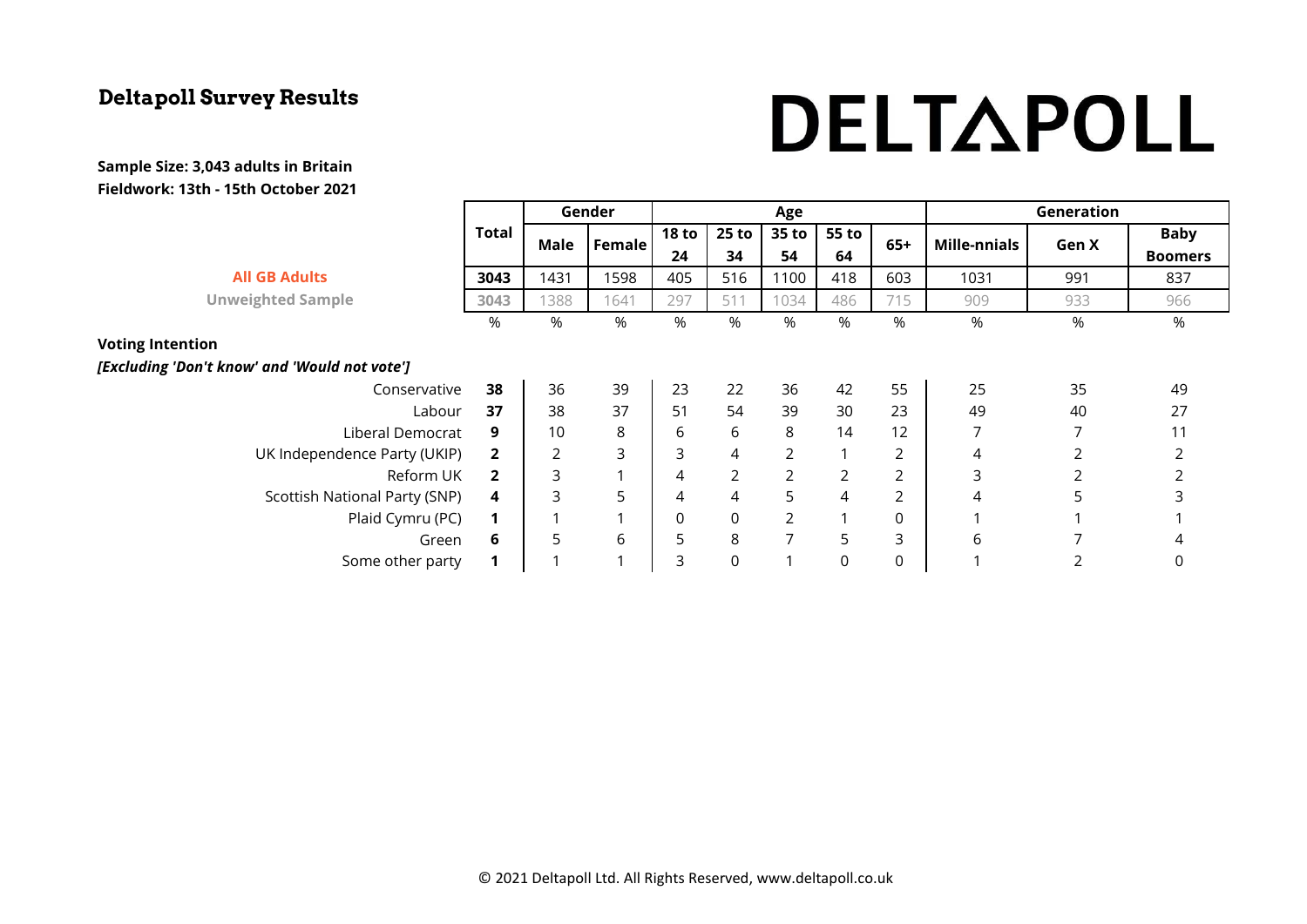|                                               |                | <b>EU Ref Vote</b> |          | GE 19 Vote     |                |             | <b>Brexit Groups</b> |                |             |                |                  |
|-----------------------------------------------|----------------|--------------------|----------|----------------|----------------|-------------|----------------------|----------------|-------------|----------------|------------------|
|                                               | Total          | Leave              | Remain   | Con            | Lab            | Lib<br>Dem  | Other                | Con            | Con         | Lab            | Lab              |
|                                               |                |                    |          |                |                |             |                      | Leavers        | Remainers   | <b>Leavers</b> | <b>Remainers</b> |
| <b>All GB Adults</b>                          | 3043           | 1168               | 1087     | 946            | 701            | 250         | 221                  | 623            | 243         | 211            | 360              |
| <b>Unweighted Sample</b>                      | 3043           | 1289               | 1223     | 1034           | 810            | 162         | 272                  | 746            | 252         | 220            | 526              |
|                                               | %              | %                  | %        | %              | %              | %           | %                    | %              | %           | %              | %                |
| <b>Voting Intention</b>                       |                |                    |          |                |                |             |                      |                |             |                |                  |
| [Excluding 'Don't know' and 'Would not vote'] |                |                    |          |                |                |             |                      |                |             |                |                  |
| Conservative                                  | 38             | 54                 | 28       | 86             | 3              | 5           | 4                    | 84             | 92          | 3              | 4                |
| Labour                                        | 37             | 26                 | 42       | $\overline{7}$ | 90             | 14          | $\overline{7}$       | 7              | 5           | 90             | 88               |
| Liberal Democrat                              | 9              | 6                  | 14       |                | $\overline{2}$ | 70          |                      |                |             | $\overline{2}$ |                  |
| UK Independence Party (UKIP)                  | $\overline{2}$ | 4                  | $\Omega$ | $\overline{2}$ | $\mathbf 0$    |             | 6                    | 3              | 0           |                |                  |
| Reform UK                                     | $\overline{2}$ | 3                  |          |                |                | 3           | $\overline{7}$       | $\overline{2}$ | 0           | 3              |                  |
| Scottish National Party (SNP)                 | 4              |                    | 6        | 0              | $\mathbf 0$    |             | 40                   | $\mathbf 0$    | 0           | $\Omega$       |                  |
| Plaid Cymru (PC)                              | 1              |                    |          | 0              | $\mathsf 0$    | $\mathsf 0$ | 8                    | $\mathbf 0$    | $\mathbf 0$ | $\mathbf 0$    | 0                |
| Green                                         | 6              | 3                  |          |                | 3              | 5           | 25                   |                |             |                |                  |
| Some other party                              |                |                    | $\Omega$ | 2              | 0              |             | 0                    |                | 0           | $\mathbf 0$    |                  |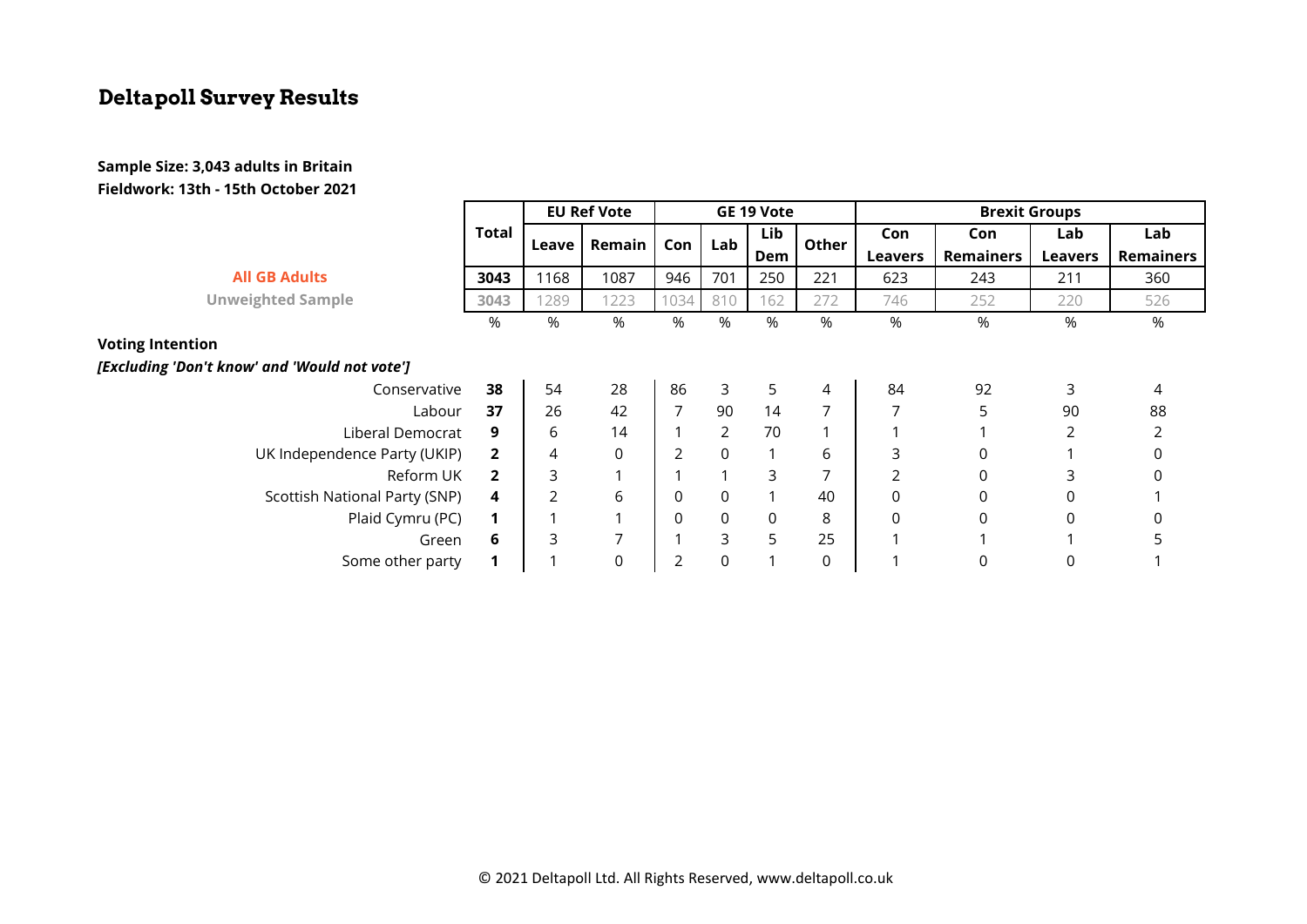|                                               |                | <b>Region</b> |                      |                 |              |              |                 |  |  |  |  |
|-----------------------------------------------|----------------|---------------|----------------------|-----------------|--------------|--------------|-----------------|--|--|--|--|
|                                               | <b>Total</b>   | London        | <b>Rest of South</b> | <b>Midlands</b> | <b>North</b> | <b>Wales</b> | <b>Scotland</b> |  |  |  |  |
| <b>All GB Adults</b>                          | 3043           | 405           | 968                  | 511             | 752          | 154          | 253             |  |  |  |  |
| <b>Unweighted Sample</b>                      | 3043           | 347           | 949                  | 521             | 790          | 171          | 265             |  |  |  |  |
|                                               | %              | %             | %                    | %               | %            | %            | %               |  |  |  |  |
| <b>Voting Intention</b>                       |                |               |                      |                 |              |              |                 |  |  |  |  |
| [Excluding 'Don't know' and 'Would not vote'] |                |               |                      |                 |              |              |                 |  |  |  |  |
| Conservative                                  | 38             | 37            | 46                   | 42              | 31           | 27           | 20              |  |  |  |  |
| Labour                                        | 37             | 41            | 29                   | 42              | 49           | 39           | 18              |  |  |  |  |
| Liberal Democrat                              | 9              | 9             | 12                   | 8               |              | 4            | 9               |  |  |  |  |
| UK Independence Party (UKIP)                  | $\overline{2}$ |               | 3                    |                 |              |              |                 |  |  |  |  |
| Reform UK                                     | $\overline{2}$ | 5             |                      |                 | 3            |              | $\Omega$        |  |  |  |  |
| Scottish National Party (SNP)                 | 4              | 0             | 0                    | 0               | 0            |              | 45              |  |  |  |  |
| Plaid Cymru (PC)                              | 1              | 0             | 0                    | 0               | 0            | 18           | 0               |  |  |  |  |
| Green                                         | 6              | 6             | 6                    | 4               | 6            | 10           |                 |  |  |  |  |
| Some other party                              | 1              |               |                      | 0               |              | $\Omega$     |                 |  |  |  |  |